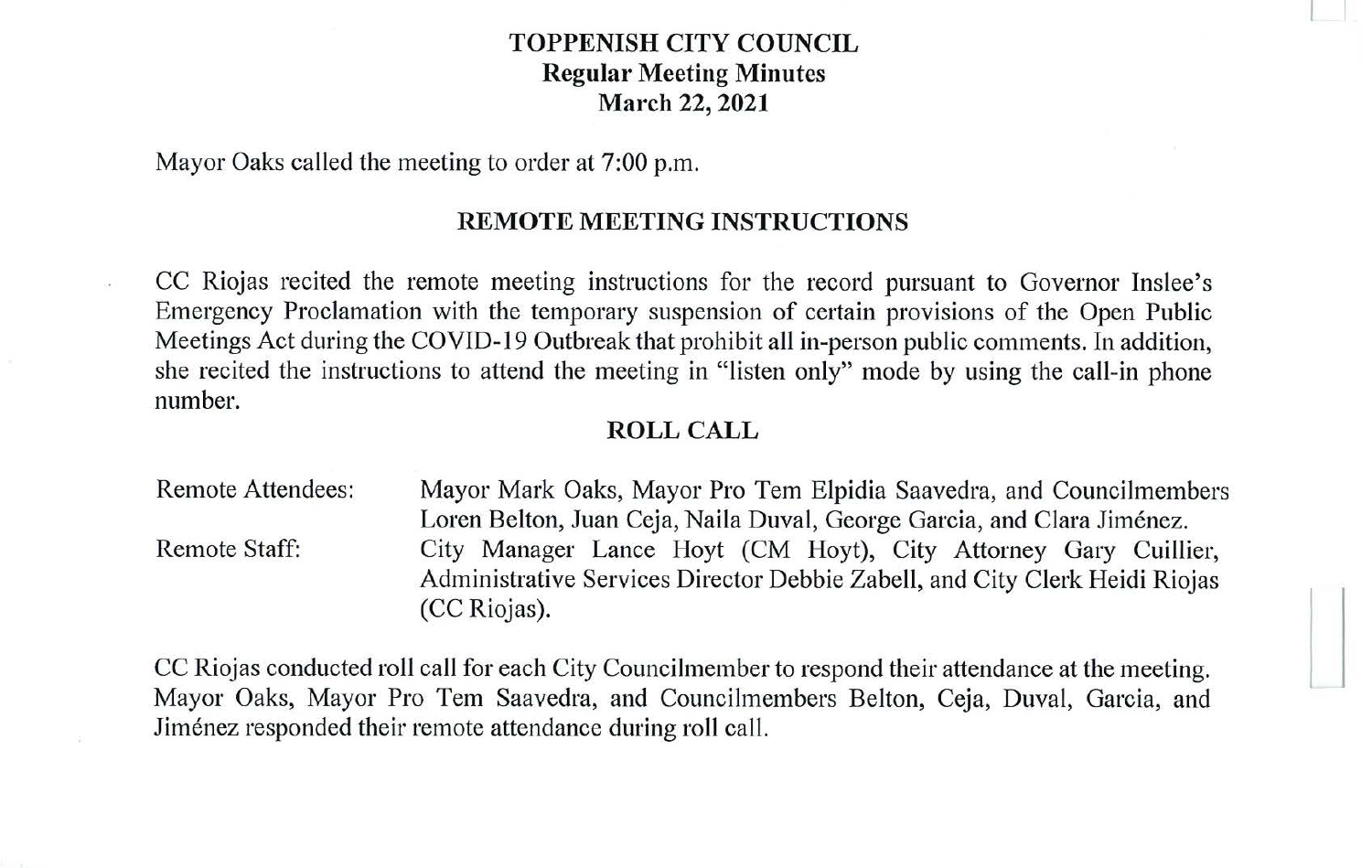#### **APPROVE AGENDA**

Councilmember Belton moved, seconded by Councilmember Jimenez to approve the March 22, 2021 Agenda. Motion carried unanimously.

## **ADVANCE PUBLIC COMMENTS RECEIVED BY 4:00 P.M. ON MARCH 22, 2021**

CC Riojas noted the City received no public comments by the 4:00 p.m. deadline prior to the meeting.

## **UPDATE: WSDOT US 97 CORRIDOR INTERSECTION** & **SAFETY IMPROVEMENTS**

Washington State Department of Transportation Engineer, Bob Hooker provided Council with an update on the progress with the proposed US 97 Corridor safety improvements to construct a roundabout at the McDonald Road/Becker Road intersection. In addition, he shared a video to educate the public how to safely travel in a roundabout.

## **CONSENT AGENDA**

Mayor Pro Tem Saavedra moved, seconded by Councilmember Duval to approve Consent Agenda items a through c:

- a. Approve Minutes of the March 8, 2021 Regular Council Meeting
- b. Approve Payroll Checks Number 35228 through 35237 and electronic transfers in the total amount of\$222,889.41 dated March 18, 2021
- c. Approve Claims Checks Number 93409 through 93495 and EFT AP257 in the total amount of \$484,886.65 dated March 22, 2021

Motion carried unanimously.

#### **NEW BUSINESS**

#### **Set Agenda for the April 5, 2021 Study Session.**

It was the consensus of Council to receive the proposed updates to the Design and Construction Standards and Specifications for Public Works Improvements during the April 5, 2021 Study Session.

# **COUNCIL MEETING REPORTS/COMMUNITY ANNOUNCEMENTS**

Councilmember Belton had nothing to report.

Councilmember Garcia had nothing to report.

Councilmember Ceja had nothing to report.

Councilmember Jimenez reported that she, Councilmember Duval, City Manager Hoyt, and Planning Commissioner Hubert attended the vittual Yakima Valley Conference of Governments (YVCOG) General Membership meeting on March 17, 2021. Also, she shared that YVCOG will be hosting training opportunities in May offered by Ann Macfarlane with Jurassic Parliament.

Councilmember Duval reported her attendance at the YVCOG General Membership meeting on March 17,2021.